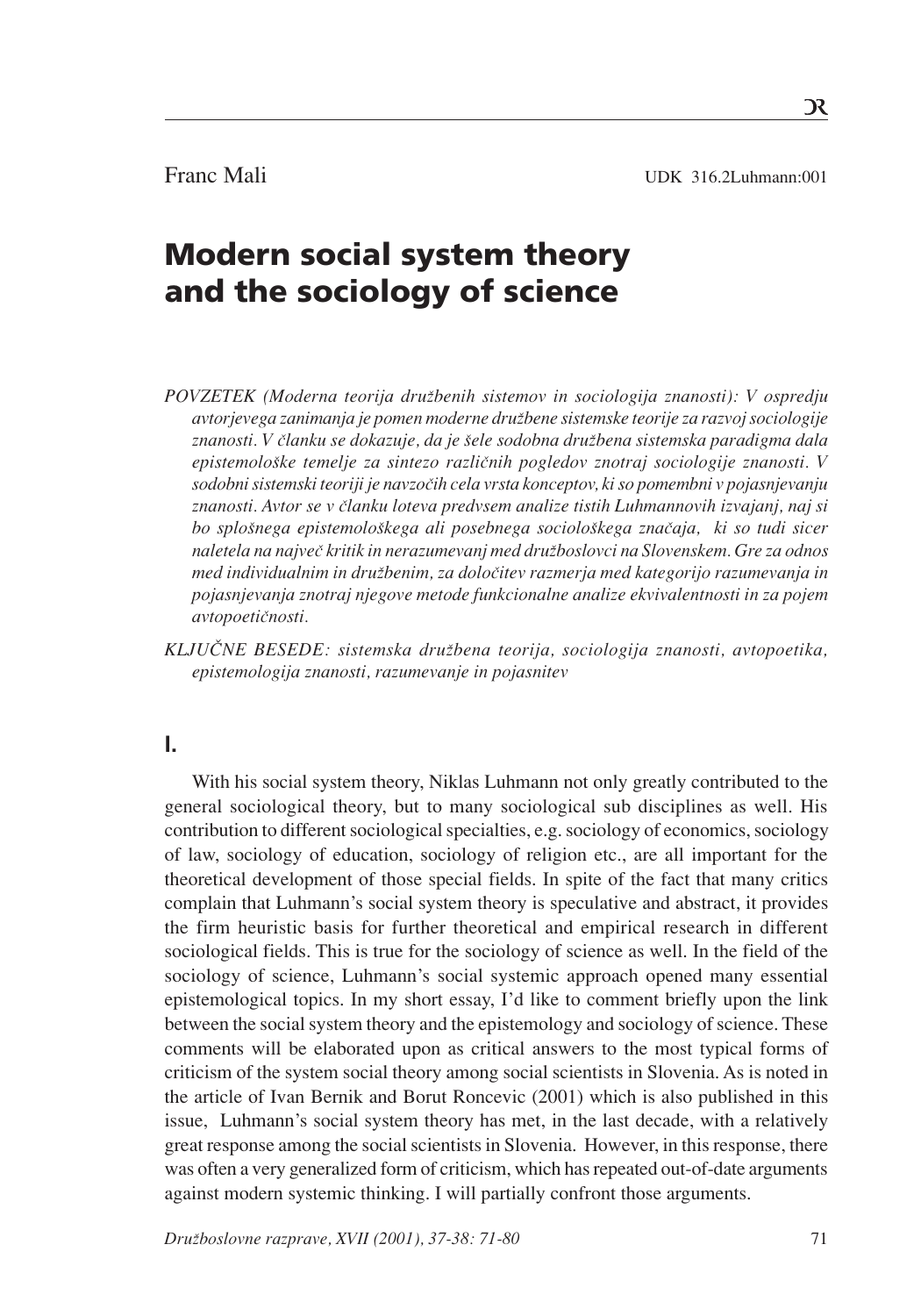Namely, from my point of view, Luhmann's statements concerning the theory of science, which have been elaborated by him in various books, firstly in the work with the title »Wissenschaft der Gesellschaft« (1990), are a rare attempt among the big sociological theorists to create a comprehensive epistemic basis of modern science. Although the sociology of science focused its research interest, from the very beginning, on the whole complex of problems concerning the social and cognitive organizations of the science system, the synthesizing of both perspectives did not occur before the appearence of the modern social system theory. However, in the same way as in the other sociological sub fields, before the modern system thinking, the incommensurability between the micro-sociological action approach and macro-sociological institutional approach was accepted in the sociology of science. As I shall try to show further, the modern social system theory, with its de-ontologised character of the basic categories, succeeded to surmount these classical forms of division. It is possible to state that traditional funcionalist sociology of science has formulated the key categories for the analysis of the intra-social dimension in the scientific system, such as the social scientific stratification, scientific reputation, publication channels etc. The sociology of scientific knowledge, so-called ethnography of science, which has emerged in the beginning of the 70s, has supplied the extensive factography about the scientific cognitive praxis in laboratories. Both sociological discourses have tried to accommodate each other, but the productive theoretical coupling was never achieved. The epistemological frame for this coupling has been developed only with the occurrence of the modern system theory of science.

### **II.**

The presentation following up will be limited only to a small part of the theoretical concepts elaborated by Niklas Luhmann. Namely, our primary attention is to address only those concepts in the context of Luhmann's theory, which raise most misunderstandings among the social scientists in Slovenia. Let us begin with the first example. The well-known claims against Luhmann's theory as the theory of antihumanism can often be found among the social scientists in Slovenia. Namely, according to the critcism of this group Luhmann's theory »...should treat the human only as the passive material of social systems« (Andrej ©kerlep, 1997:14).

My point of view is opposite: although the German sociologist proposed very clearly a new conception of the basic social element (social systems consist of communication), he does not invalidate the human condition as a given one in all communications and all other processing. He specified very clearly the relation between the social communication system and what he called the »individual consciousness systems« as structurally coupled. The concept of structural coupling is based on the assumption that the social communication system cannot operate without individuals who communicate, but only the message (that is, the action) and not the actor is communicated. The action is expected to have different meaning for the sending actor (Absender), for the receiving actor (Empfaenger), and for the social communication system (Kommu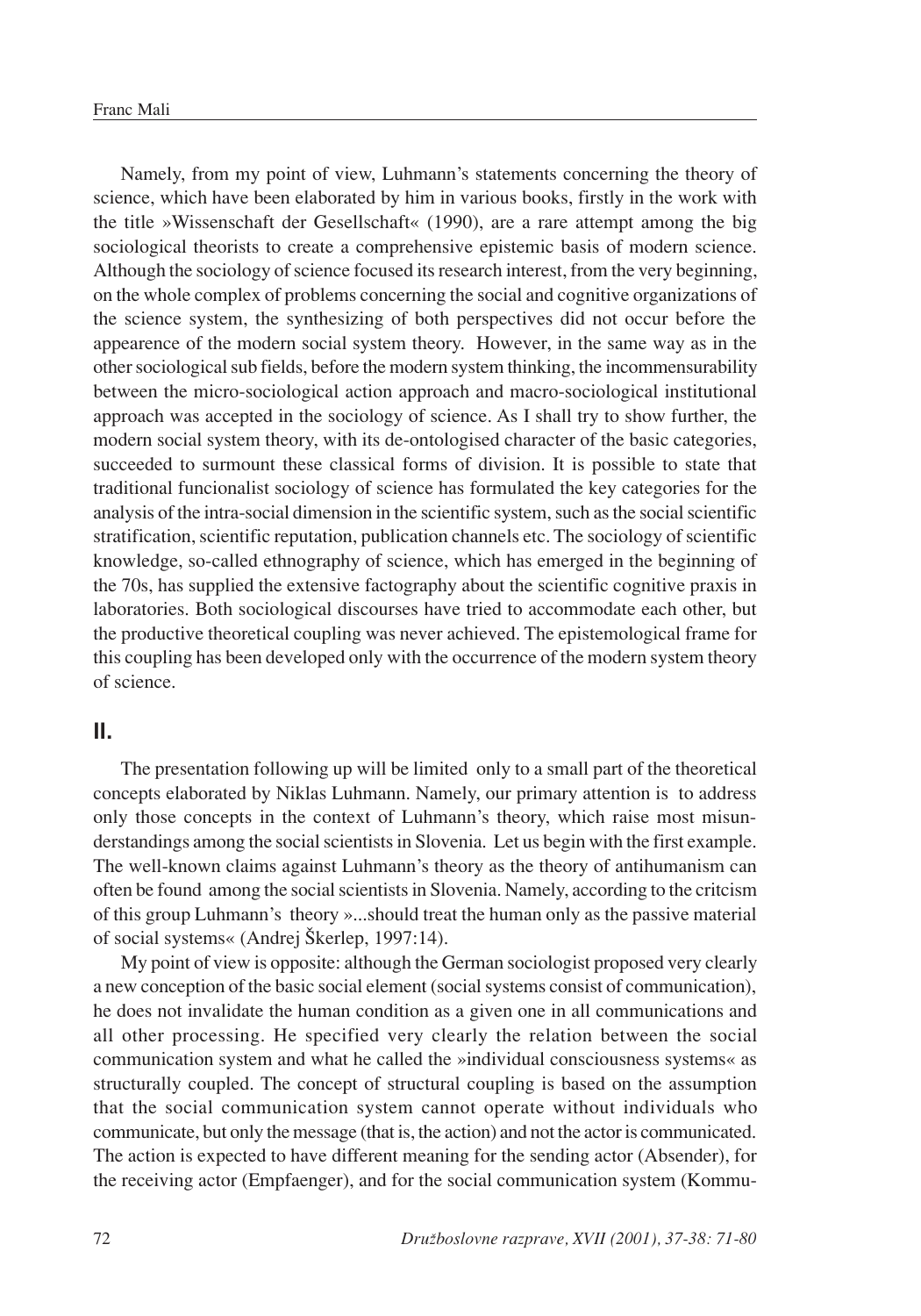nikationssystem), since these are different systems of reference. Luhmann, however, proposed to define communication in terms of the unity of sending information (Information), message (Mitteilung), and understanding (Verstehen).<sup>1</sup>

The fact that Luhmann specified social communication as the proper domain of sociology, and sociology as a special theory of communication (the crucial point is that society should no longer be considered as composed of human beings, but as consisting of communications), has important heuristic consequences also for the subject of the sociology of science. In the forefront of scientific sociological investigation were put specific scientific communication networks. Namely, Luhmann had emphasized in different places that every social subsystem is reproduced by its specific network operations and the sociology has the task of specifying the dynamics of these network systems in terms of, for example, functional differentiation, reflexivity, and selforganization.

It is interesting that even some sociologists of science, who are theoretically quite near to Luhmann, complained about the removing of the individual component from the science system. For example, to expose how the modern system theory has missed the role of individuals in the scientific system, Wolfgang Krohn and Guenter Kueppers wrote: " Die Forschungshandlungen werden von Wissenschaftlern betrieben, also von Personen, die forschern koenne. Sie sind die Basiselemente des Wissenschaftssystems. Diese Entscheidung, komplexe und multidimensionale Entitaeten als Basiselemente einzufuehren (die mit Maturana und gegen Luhmann gefaellt worden ist) beruht auf Gruenden, die mit der besondern System – Umwelt -Relation von sozialen Systemen zu tun haben." (Wolfgang Krohn & Guenter Kueppers, 1989: 31).

Luhmann answered directly against this sort of critics. He called the attention to the fact that social systems, in contrast to human agency, are not physically nor biologically constrained. This circumstances lead to the heuristic productive use of category "selectivity", which is basic in the explanation of scientific progress. Let us look at his argumentation in the book "Wissenschaft der Gesellschaft". Luhmann wrote: "Wenn man in alter Weise den Einzelmenschen als 'Element' des sozialen Systems Wissenschaft ansieht, fehlt jede Basis fuer die Behandlung von 'Beziehungen' oder 'Interaktionen'; denn weder Beziehungen noch Interaktionen sind Menschen. Man muss also Referenzen einschmuggeln und mit Begriffen operieren, die auf der Ebene der Elemente des Systemsnicht abgesichert sind; denn, um es noch mals mit andern Worten zu sagen, kein Mensch enthaelt Beziehungen zu andern als Teil seiner selbst und er kann auch nicht in der Form von Interaktion teilweise auserhalb seiner selbst existieren. Und zweitens fehlt jede Erklaerung fuer das hohe Mass an Selektivitaet (man muss von minimalsten Bruchteilen ausgehen), mit dem das, was physisch, chemisch, biologisch und psychisch im Einzelmenschen ablaeuft., fuer soziale Systeme in Anspruch genommen wird. Diese Selektivitaet ist jedenfalls nichts, was der Selbstorganisation des Einzelmenschen, etwa seinen Intentionen, zugerechnet werden koennte. Verkeknt man diese Konsequenzen des Formprinzips der Differenz von System und Umwelt, laedt man sich vermeidbare Ambivalenzen und Widersprueche auf" (Niklas Luhmann, 1990: 275-76).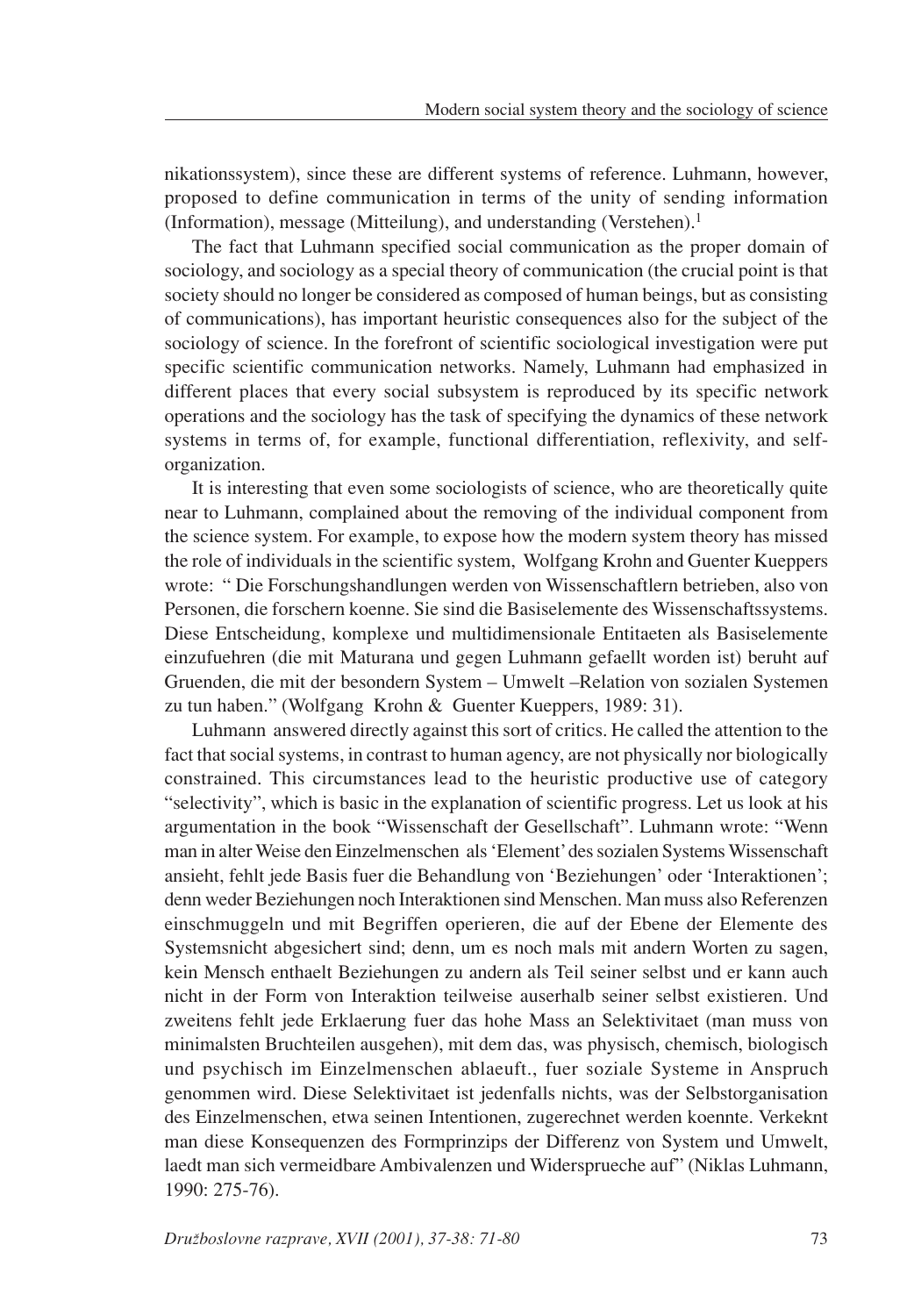It could be said that the theoretical advantages of Luhmann's definition of the basic elements of the social system (the basic elements are communication networks, not individuals) are also seen in the recent discussions about the triple helix model. The triple helix is the sociological metaphor to describe the new form of relationships between science, industry and government. Staying in the frame of systemic terminology, in the emerging networks between scientific, political and economical subsystems, scientific communications are no longer performed only in terms of their »true« value as their intrinsic codification, but also in the term of their utility and power as other codifications. The last two forms of communication are no longer extrinsic to the scientific system. The authors of the book »The New Production of Knowledge – The Dynamics of Science and Research in Contemporary Societies« have called this »extension« of communication as the change in the »mode« of knowledge production (see more: Michael Gibbons et all, 1994).

The new mode of knowledge production, which has been described as  $\gg$ Mode 2«, should increase the dynamics and complexity of communications in the scientific system. Namely, Mode 2 operates within a context of application that problems are not set within the disciplinary framework. It is carried out in non-hierarchical, heterogeneously organised forms wich are essentially transient. It involves the close interaction of many actors through the process of knowledge production and this means that the relations between different subsystems in the context of the new concepts (The Triple Helix, Mode 2 etc.) are no longer 'rooted' in human beings, but in interactive and reflexive discourses. Or as said Loet Leydesdorff, one of the authors of the Triple Helix Model in the sociology of science:  $\phi$ In the triple helix model, the recursivity of the selections can be supported by computer simulations, so that results can be assessed as valuable even if they are counter-intuitive to the 'natural' systems carrying the network. This 'artificial evolution' is expected to transfrom the economy at an increasing pace, since it can deal with more complexity than its predecessors.« (Loet Leydesdorff, 2001: 210).

Luhmann's theoretical approach regarding the determination of communication networks as the basic elements of social systems led to a lot of other challenges in the field of the sociology of science. Our intention here is not to retain only these sort of challenges. Our interest is to look at Luhmann's contribution to the development of modern sociology of science from the more general epistemological point of view.

#### **III.**

Luhmann was confronted, from the very beginning of his intellectual work, with the need to formulate an adequate methodology to discern the complex social reality. It is interesting that the methodological principles developed by him were often rejected as being abstract speculation, even some sort of theoretical obscurantism. From my point of view, the modern social system theory represents the adequate epistemological and methodological ground to surpass narrow empirical positivistic investigations of social phenomena. The epistemology of modern sociology is still too inclined towards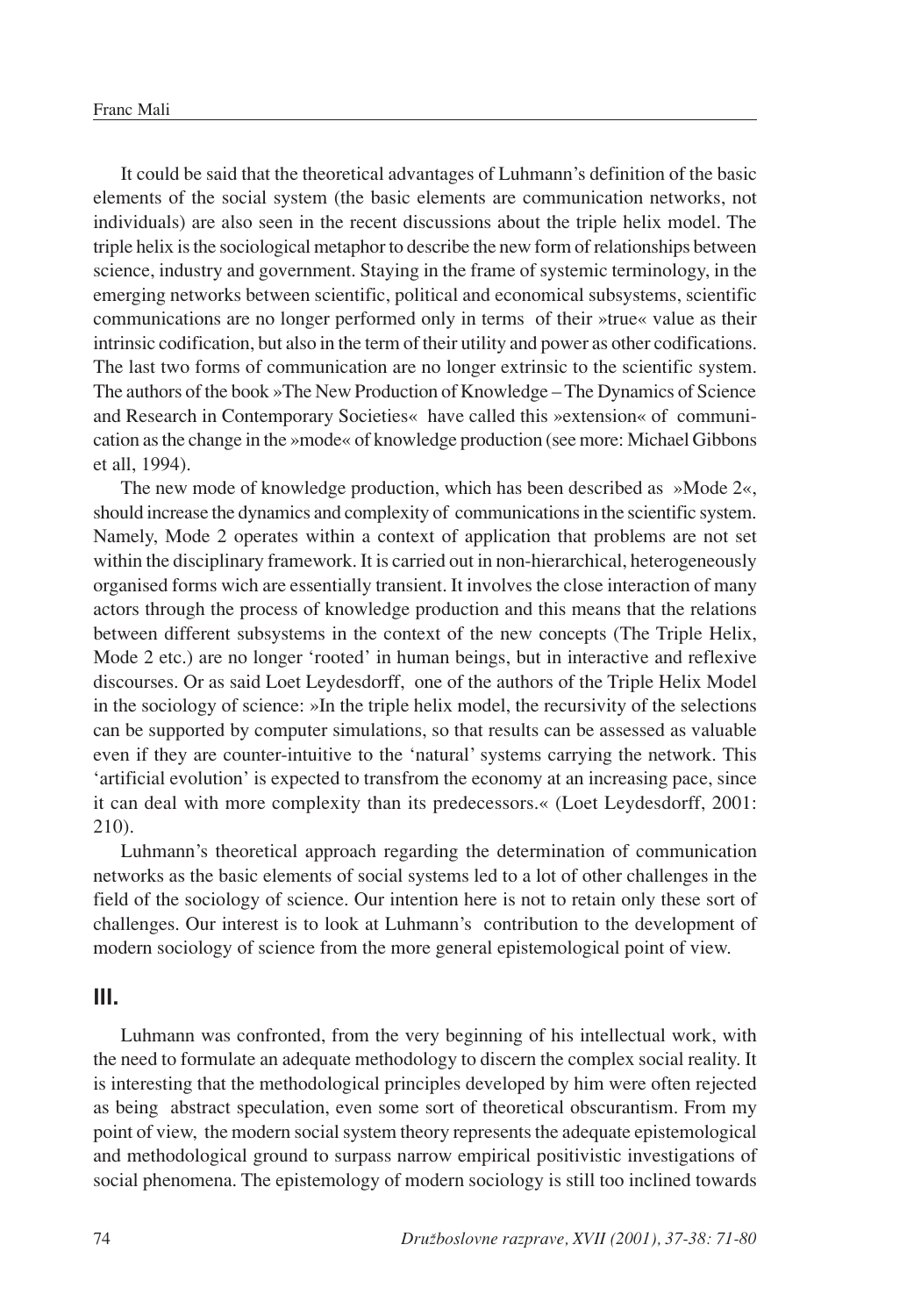narrow empiricism and not to wider reflexive thinking. The deficiency of the more reflexive theoretical thinking pushes the sociological empiricism, especially in the case of dealing with science and its epistemological structure, into the danger of falling into »irationalism of concretness«. Demanding a comprehensive reflexive methodological approach, the modern social system theory has bypassed this danger. Social systemic thinking is counter-intuitive thinking. Guenther Teubner, one of the major experts on Luhmann's intellectual thought, has occasionally used the following illustration: »Luhmanns Buecher sind Variationen eines Themas in verschiedenen Kontexten, das Ausprobieren von Differenzen in verschiedenen Sozialsystemen, staendige Suche nach Isomorphien, so wie man es in Kanons und Fugen der alten Musik findet« (Guenther Teubner, 1999: 23).

The occurrence of proto-sociological elements in this type of thinking leads some sociologists to the conclusion that the most distinguishable characteristic of the social system theory is »its abstractness of abstractness« (Maca Jogan, 1995: 62). From my point of view, it is not justifiable to use this characterization for Luhmann's systemic thinking. At least two important arguments speak against this characteriziation. Firstly, Luhmann's theory established the important heuristic assumptions for further empirical investigations of different social phenomena. In this theoretical perspective the basic categories (e.g. the category of the social system) are not reified. They remain theoretical constructions based on hypotheses which demand further empirical verification. Luhmann's theoretical conclusions are based much more on the generalization of a set of crossed evidences stemming from various domains of sociological and historical observations than on a priori transcedental assumptions.

Secondly, the so-called heuristic or general methodological »potency « of the modern systemic approach is also approved by its capacity to overcome the traditional divison between scientific explanation (Explanation) and scientific understanding (Verstehen). This division has long historical roots. As we know, the first reaction against this division in sociology has been expressed already in methodological writings of Max Weber. This famous sociological classic mind insisted to overcome the disjunction between the nomothetical and ideographical sciences.<sup>2</sup>

However, on grounds of the development of the method of functional analysis of equivalence, Luhmann revived successfully Weber's methodological principles. In this new form of functional method the analytical figure »problem – solutions of problem« plays the central role. The recursive use of the figure »problem – solutions of problem« can be traced back to the heuristic scheme »question – answer« in objective hermeneutics, however, by pointing out that the method of functional analysis of equivalence is oriented towards searching for more general (social) problems and that the hermeneutic interpretation is directed to the identification of individual phenomena. Luhmann himself, who constantly reflected on the problems of theory-building in the historical terms of philosophy, illustrated the close link between the »question – answer« and  $\text{p}$  sproblem  $\text{p}$  solutions of problem« figures when he used the following definition:  $\text{p}$  Das Schema Problem / Problemloesung knuepft an die soziale (logische) Unterscheidung von Frage und Antwort an, wird aber (wie auch 'Dialektik' im Laufe der Zeit von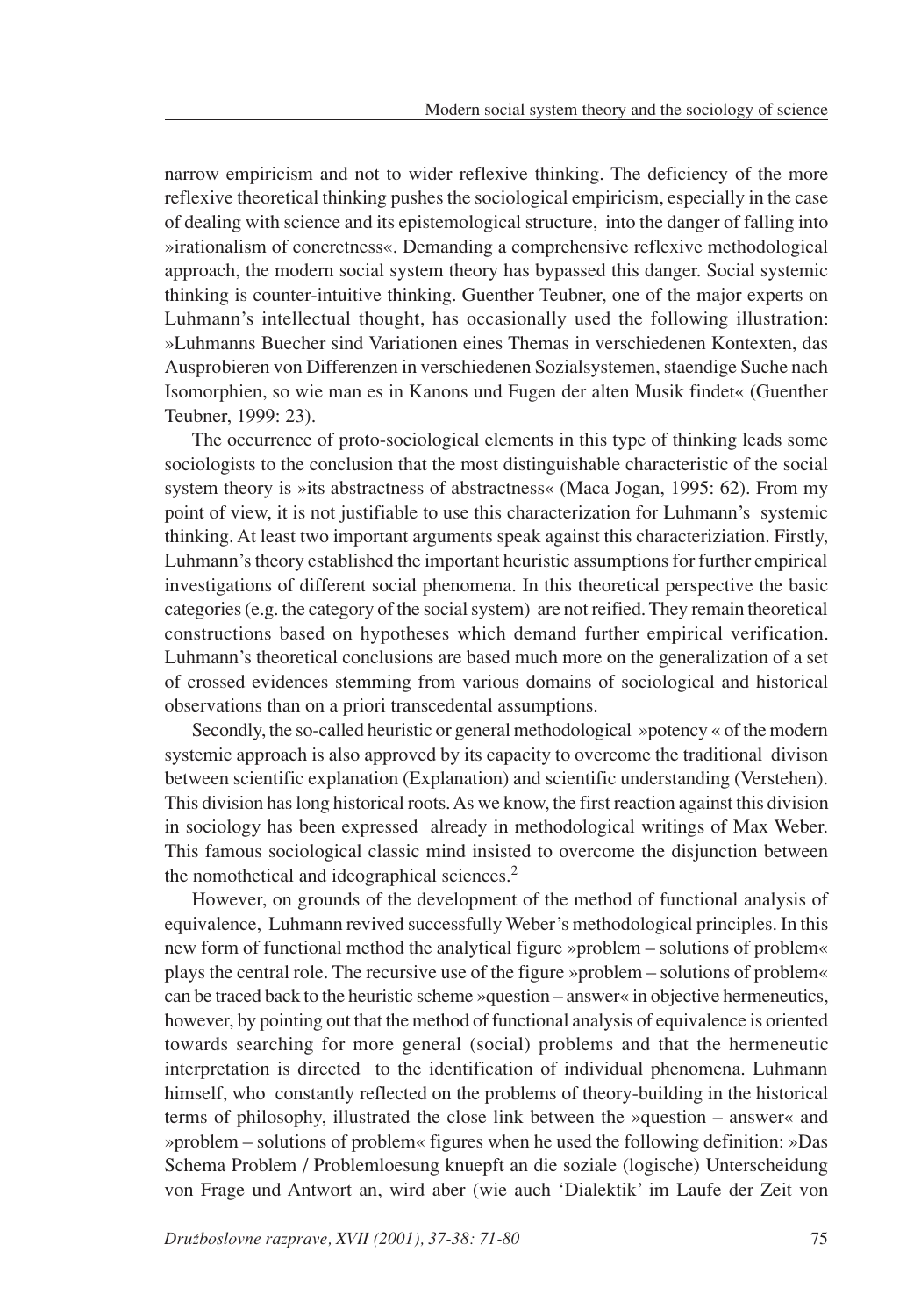Ramus ueber Kant und Hegel bis Bachelard und Popper) de-sozialisiert.« (Niklas Luhmann, 1990: 422).

In the context of the above mentioned regulative methodological principles, the social phenomena cannot merely be causally explained, but they must also be understood according to meaning (Sinn). Unlike many sociologists, Luhmann was entirely aware that explanation (Erklaeren) and understanding (Verstehen) in sociology should be constantly interrelated, in spite of the fact that both methodological approaches could be launched from the opposite poles of research work.

Luhmann's method of the functional analysis of equivalence contains the second epistemological principle which is also very important for the development of modern sociology (theory) of science. The new method of functional analysis paved the way to the modern post-ontological way of thinking in the theory of science. If we turn briefly to the basic idea of the functional analysis of equivalence, which shifts from causaldeterministic forms of explanations in science, then the best way to use his definition is in the book »Soziale Systeme«, not only on account of the basic role of this work in modern system theory, but also because of the potency of the definition. The method of functional analysis is described here in the following way: »Die funktionale Analyse benutzt Relationierungen mit dem Ziel, Vorhandenes als kontingent und Verschiedenartiges als vergleichbar zu erfassen. Sie bezieht Gegebenes, seien es Zustaende, seien es Ereignisse, auf Problemgesichspunkte, und sucht verstaendlich und nachvollziehbar zu machen, dass das Problem so oder auch anders geloest werden kann. Die Relation von Problem und Problemloesungen wird dabei nicht um ihrer selbst willen erfasst: sie dient vielmehr als Leitfaden der Frage nach andern Moeglichkeiten, als Leitfaden der Suche nach funktionalen Aequivalenten.« (Niklas Luhmann, 1985: 84).

Here, we will not deal with this new methodological approach in detail. Let us only say that in the context of the functional analysis of equivalence, alternatives can be contrasted with what actually happened. In this way the sociological explanation increases its interpretative flexibility. Sociology includes a theoretically unlimited number of logical possibilities. Theory can perceive more, and different alternatives. There are always fewer alternatives in practice than in theory. As we have already said, the method of functional analysis of equivalence has surmounted the classical causaldeterministic form of explanation in science, including the traditional functional analysis which has emerged as a modification of teleological explanation, i.e., of explanation not by reference to the causes which "bring about" the event in question, but by reference to the ends which determine its course. (see more: Carl G. Hempel, 1959; Ernest Nagel, 1961). Luhmann reversed the relation between categories of causality and function. Function does not appear as a particular kind of causal relation. Just the contrary: causal relation is a result of the application of functional order. In this way, the ontological exposition of causality in science has lost its meaning. The ontological exposition of causality is based on the assumption of the causal relation as the invariant relation between a certain cause and certain effect, which meant the exclusion of all other causes and effects. Instead of such a causal-deterministic approach, functional analysis of equivalence takes into consideration only one point (the cause or the effect), investigating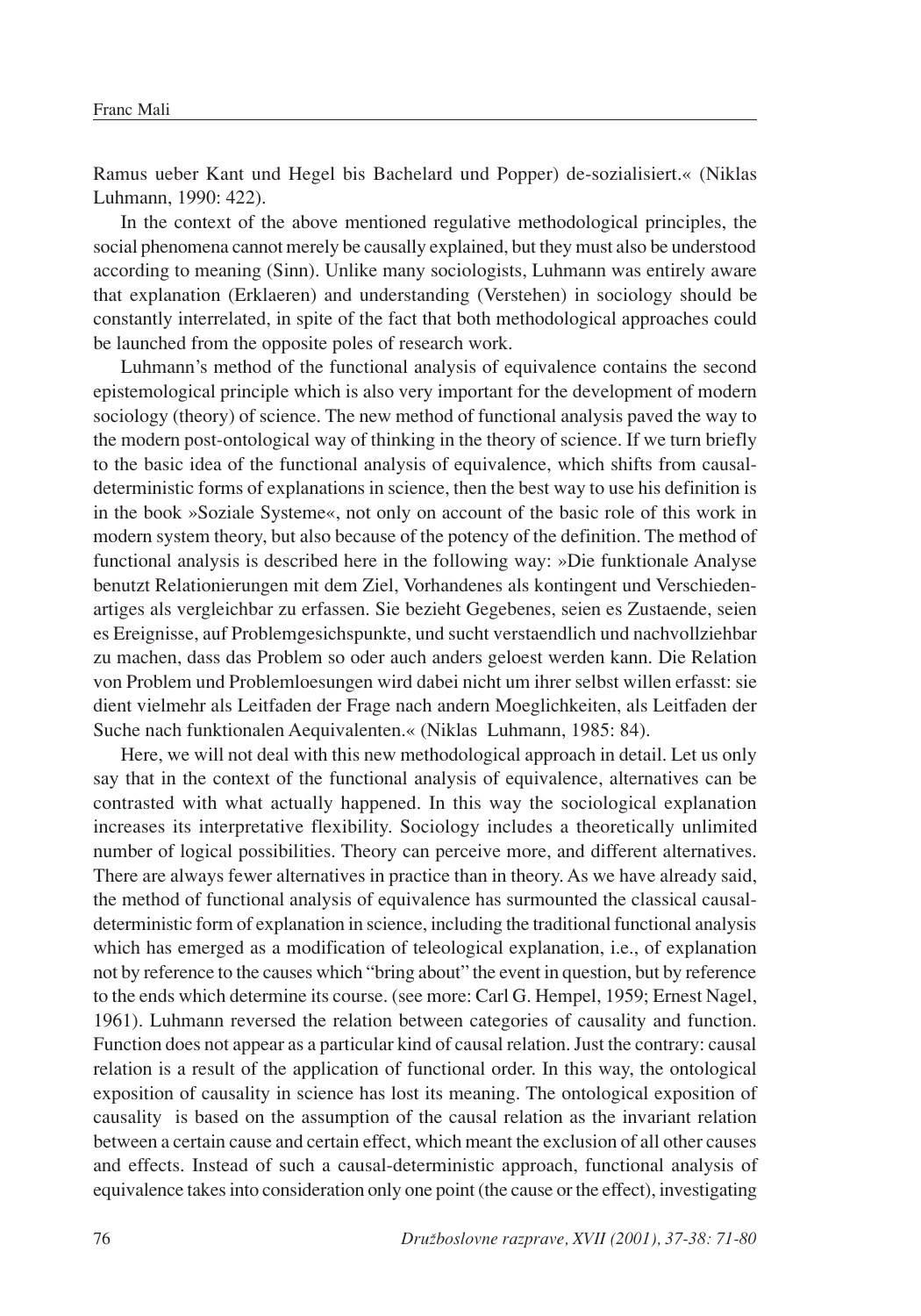its functional equivalence. There are a lot of arguments for this new epistemological (methodological) position in modern science: every effect has an immense number of causes, and inversely, every cause has an immense number of effects. It might equally hold that every cause has an immense number of other causes, from which ensue an immense multitude of different effects. And finally, every causal process itself can be divided infinitely, or can be extrapolated into infinity.

The method of functional analysis of equivalence, which has been elaborated by Luhmann already before his turn to the theory of autopoiesis, offers a starting point for the development of a post-ontological scientific discourse. A lot of authors agree that Luhmann is the sociologist of our century with a most acute sense of post-ontological discourse of thinking, where stable metaphysical demarcation criteria have no place and where the only differences are events (see more: Jean Clam, 2000; Schulte Georg, 1993). Last but not least, from Luhmann's point of view, society (i.e. social communication) is the self-engendering reality. The condensations of social communication (in meanings, institutions, routines, systems, etc.) are purely circular and have no anchoring in any reality outside. It is very clearly seen in his concept of science as a self-referential system.

For those reasons, the judgments of some of the philosophers in Slovenia, such as those stating that modern systemic approach is the copy of the Aristotelian concept of theory, because "Aristotle's form of actuality was replaced by Luhmann only by a differentiated category of meaning (Sinn), which guarantees the autopoiesis of the social systems (Tine Hribar, 1991: 198), seem misleading. mAristotle's form of actuality is strictly unitary and metaphysical. It is not a self-organizationally emerging operation; therefore it would be difficult to draw a simple link between both theories. In Luhmann's concept of the self-referential system, there is no place for fixed and unmovable principles. There is no longer any Archimedean point from which specific systemic operations should be observed and performed.

#### **IV.**

There are three main concepts in Luhmann's theory which play the key role in the modern systemic explanation of science: the symbolic communicative medium of truth, the autopoiesis and the reduction of complexity (see more: Franc Mali, 1994). At this point I will not repead the detailed reconstruction of all mentioned concepts. Notwithstanding, because the idea of autopoiesis is strongly connected with the postontological and de-substantial way of theoretical thinking, let me add in the last part of the article some remarks upon the category of self-referential (autopoiesis) it. It must be clear that the category of self-reference has made an important epistemological shift of the whole sociological thinking concerning subject-object relations. What is theoretically innovative in Luhmann's concept of self-reference, is, that he is facing the problem of how a person can construct a scientific theory considering that one can never be located outside the studied subject. Or as he stated in his book: »Gesellschaft der Gesellschaft«, which is the opus magnum of his intellectual work: »Die Kommuni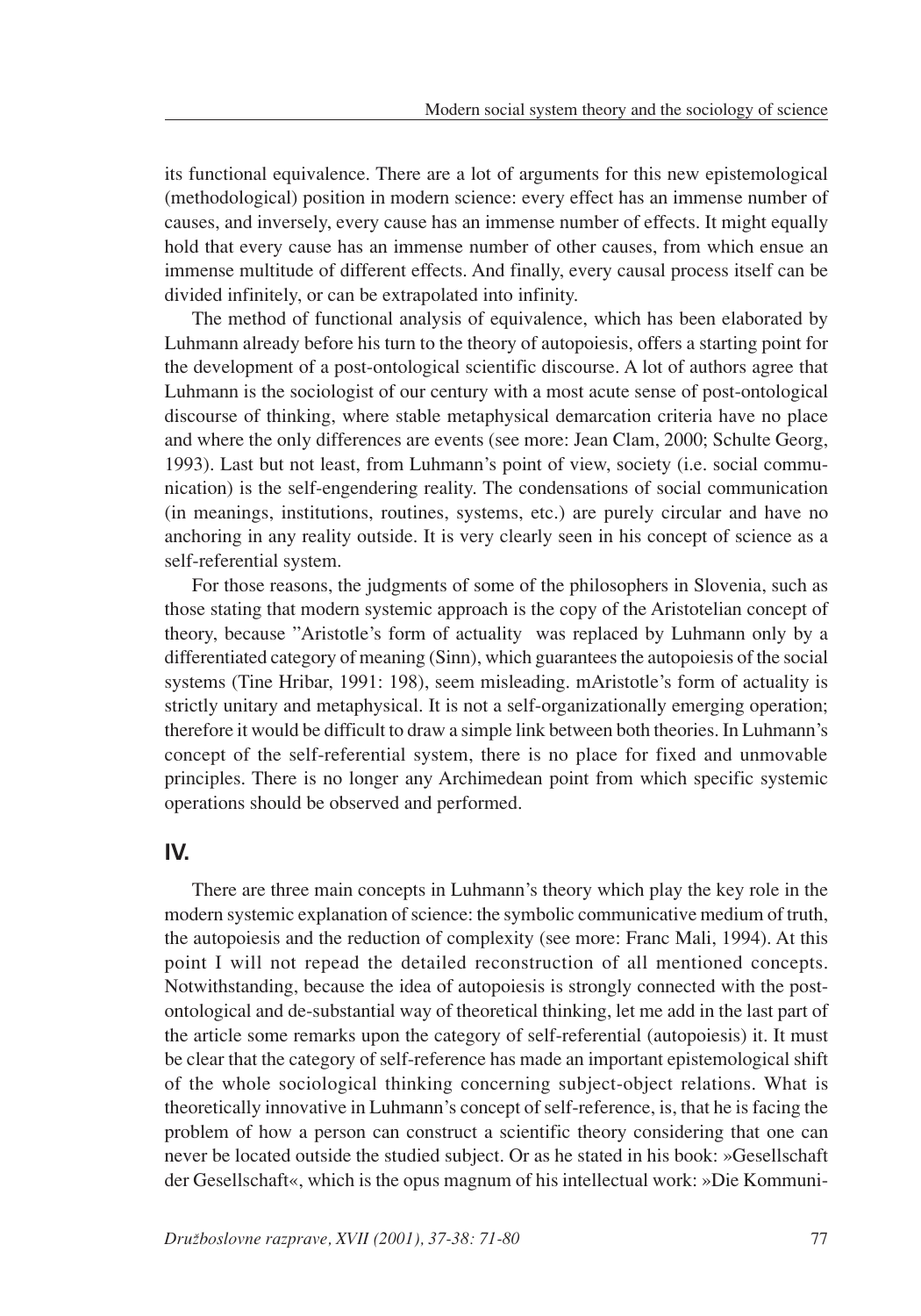kation ueber Gesellschaft  $-$  im anspruchvollsten Fall also Gesellschaftstheorie  $$ aktualisiert eine zirkulaere Beziehung zu seinem Gegenstand: Die Definition ist schon eine der Operationen des Gegenstands. Die Beschreibung vollzieht das Beschriebene. Sie muss also im Vollzug der Beschreibung sich selber mitbeschreiben. Sie muss ihren Gegenstand als einen sich selbst mitbeschreiben. Sie muss ihren Gegenstand als einen sich selbst beschriebenden Gegenstand erfassen« (Niklas Luhmann, 1997: 17).

To the issue of the self-referential construction of scientfic knowledge we could approach  $-$  as did Elena Esposito (1996)  $-$  with the help of the concept of autology. Autology indicates the condition by which the knowing system (scientific theory) itself is one of the objects it has to know: when it describes its objects it then also describe itself, and the description modifies the object to be described. In the context of autology self-referencial circularity escapes from the paralysis and implies the operational moment.

To avoid the danger of the theory falling into paralytic tautology and internal implosion, Luhmann grasped at the concepts of paradoxes. The problem of the construction of the theory is for Luhmann to find a way to  $\omega$ use« even paradoxes, taking them as a starting point in these processes of the construction of theories. Luhmann tried to »solve« the main issue of modern epistemology, namely, how can one construct a theory considering that one can never be located outside the studies object, with the help of paradoxical figures.

It is not my intention here to present Luhmann's approach to the complex theory of paradoxes. Let me only briefly mention two points: firstly, Luhmann derived his basic theorems concerning the paradoxical structure of theoretical knowledge mainly from Georg Spencer Brown's protologic theory<sup>4</sup> and secondly, his theoretical position also had important consequences on the development of the modern sociology of science. None of the theoretical schools of thinking in the field of the sociology of science can put itself in place of the supreme arbiter to judge, what is true and what is false in science, what is rational and what is irrational in science, etc. The modern social system theory of science is an anti-essential and de-ontological way of thinking, in context of which the rational criteria of science exist only for an observer of the science within science, and not by itself, therefore are they necessarily relative and particular. Finally, the entire systemic concept of autopoiesis gives to the idea of the autonomy of science new meaning. This is especially important for recent sociological discussions in postsocialist countries in transition (including Slovenia) because for them the central topic has to be the practical realization of the modern concept of scientific autonomy, which should take in regard the principle of functional differentiation as well as social integration. Although the opposite view is often circulated among the young group of sociologists in Slovenia, there is not doubt that Luhmann's theory of autopoiesis gave an important theoretical contribution to the recent discussions of intermediary structures of science and of all other forms of neo-corporativistic arrangements in modern societies. To conclude, I said in the beginning of my short essay that my intention is to briefly sketch the connection between the social system theory and the sociology of science. My first attention in this short essay was to show that Luhmann's contribution to the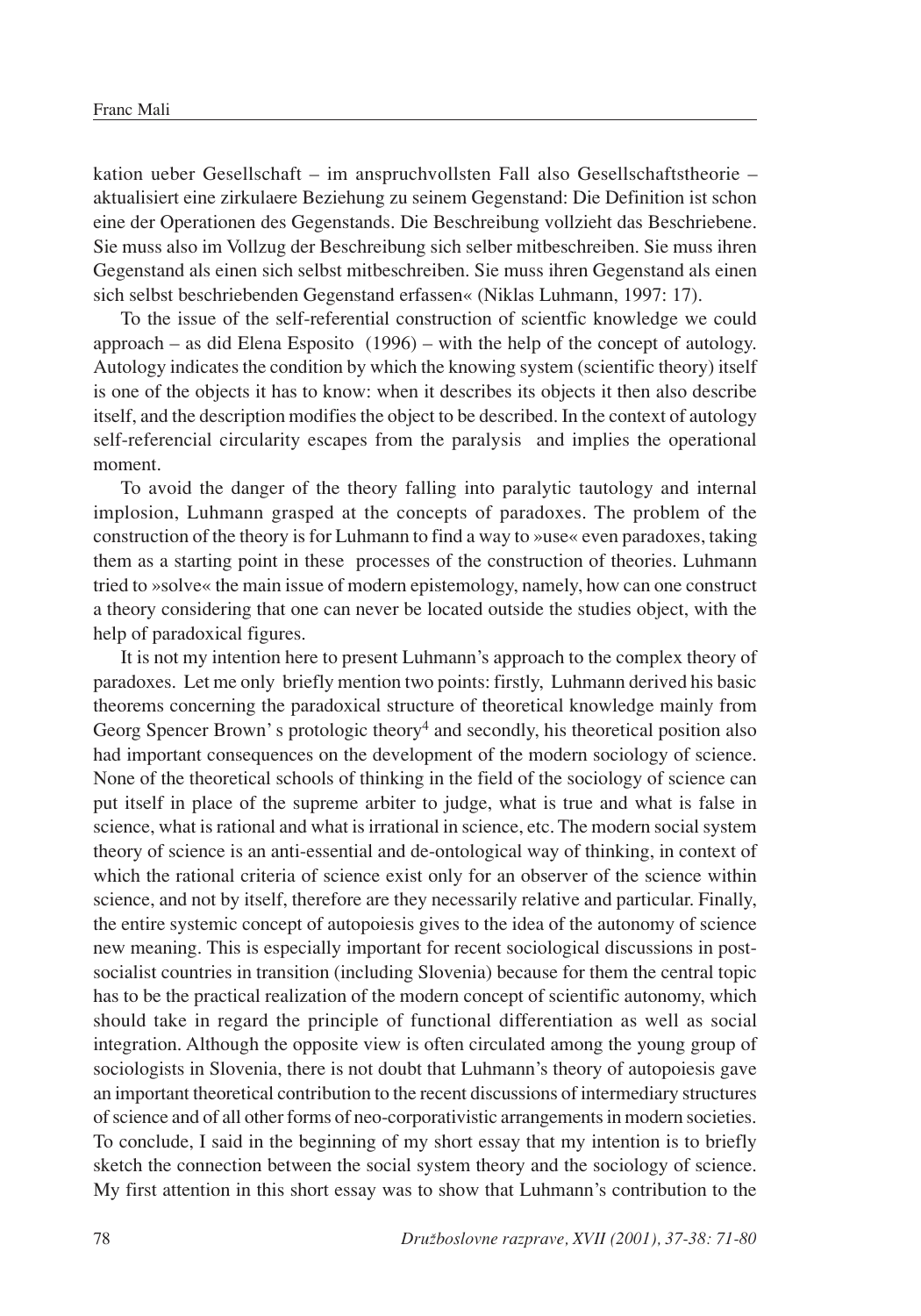sociology of science should be evaluated primarily from the general epistemological point of view. Unfortunately, this proto-sociological level of Luhmann's theorizing is often subjected to massive misinterpretations. Luhmann's basic epistemological ideas have often encountered on different misunderstandings among social scientists in Slovenia as well. The main difficulty of this sort of criticism is that it doesn't reveal the positive heuristic and methodological elements in the post-ontological and posttranscedental character of the modern social system theory.

## **Notes**

- 1. It is interesting that some interpreters don't follow, in every case, the same labelling of all three elements in the triadic structure of social communication. For example, the French philosopher Jean Clam speaks about the »impartation« instead of »message« to avoide the confusion in the translation from German to English. »Impartation« has the advantage of replicating with relative fidelity the etymological composition of the German word - an advantage the word »utterance« (adopted rendering in English translations of Luhmann) does not have (see more: Jean Clam, 2000).
- 2. Max Weber wrote. »Wogegen sich die Soziologie aber auflehnen wuerde, waeren die Annahme: dass 'Verstehen' und kausales 'Erklaeren' keine Beziehung zueinander haetten, so richtig es ist, dass sie durchaus am entgegengestzen Pol des Geschehen mit ihrer Arbeit beginnen, insbesondere die statistische Haeufigkeit eines Sichverhaltens dieses um keine Spur sinnhaft 'verstaendlicher' macht und optimale 'Verstaendlichkeit' als solche gar nichts fuer die Haeufigkeit besagt, bei absoluter subjektiver Zweckrationalitaet sogar meist gegen sie spricht... 'Sinnhafte' Deutungen konkreten Verhaltens rein als solches sind natuerlich auch fuer sie, selbst bei groesster 'Evidenz' zunaechst nur Hypothesen der zurechnung. Sie bedueerfen also der tunlichsten Verifikation mit prinzipiell genau den gleichen Mitteln wie jede andere Hypothese... Und umgekehrt sind statistische Daten, wo immer sie den Ablauf oder die Folgen eines Verhaltens angeben, welches irgend etwas verstaendlich Deutbares in sich schliesst, fuer uns erst dann 'erklaert', wenn sie auch wirklich in konkreten Fall sinnhaft gedeutet sind« (Max Weber, 1968: 437).
- 3. It does not mean that the entire philosophical tradition was not a comprehensive reservoir of instructive theoretical figures for modern systemic thought. Notwithstanding, in the diachronic and historical comparabilities of theoretical thought it is necessary to avoide the danger of blurring the borders between different theoretical discourses. The analogies themself remains pertinent as an elucidation only in the case, if they are used adequately.
- 4. Of course, there are other intellectual sources which had influence on Luhmann's explanation of the paradoxical foundation of scientific theory, among others theories of second-order cybernetics (von Foerster), theories of differences (Spencer Brown, Derrida), theories of emergence medium-form (Fritz Heider), and theories of horizontal meaning (Husserl).

# **References**

- Bernik, I & Roncevic, B. (2001): Differenzierte Rezeption der Differenzierten Theorie, Journal for Social Sciences 37-38 *(in this issue)*.
- Clam, J. (2000): System's Sole Constituent: The Operation. Clarifying a Central Concept of Luhmannian Theory. *Acta Sociologica*, Vol. 43, No.1: 63-81.